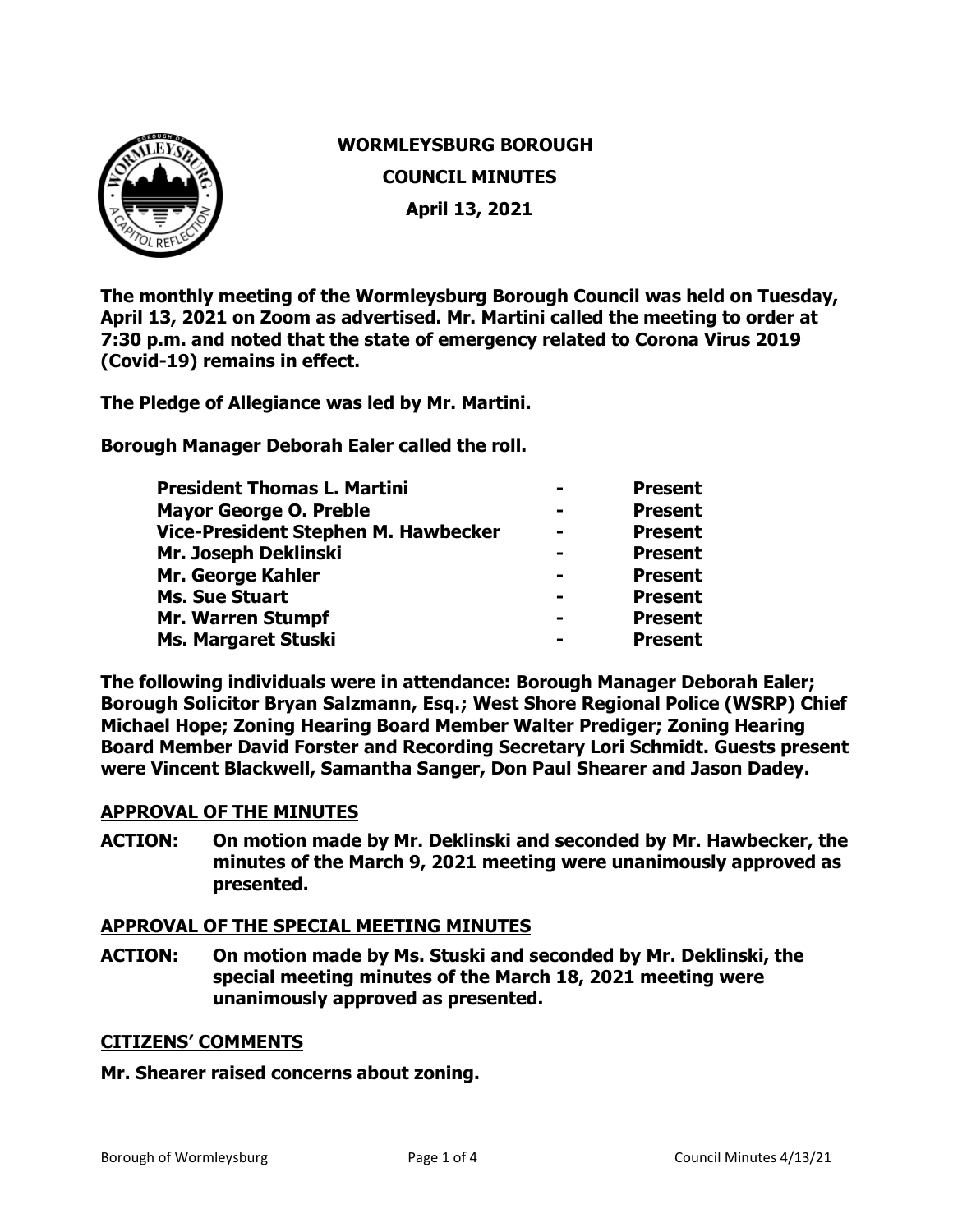**Mr. Forster communicated his concern in regard to discontinuing service of brush removal by the Borough's Public Works Department. Manager Ealer noted that the Borough is assessing a potential hybrid of leaf pick up services performed by the Public Works Department and Penn Waste.**

**Mr. Forster thanked the Public Works Department for their efficient work with brush removal services.** 

# **BUILDING PLANS**

**There were no building plans.** 

# **PUBLIC HEARINGS**

**There were no public hearings.**

# **REPORTS FROM APPOINTED BOROUGH OFFICERS**

#### **Borough Manager/Secretary**

**Council accepted the Borough Manager's monthly report, which was emailed, with no questions.**

#### **Borough Treasurer**

**Treasurer Ealer presented the monthly report with the relevant check registers. There were no questions.** 

**ACTION: On motion made Ms. Stuart and seconded by Mr. Deklinski, the March Treasurer's report was approved unanimously as presented and Council directed that it be sent to the file for audit.** 

# **Borough Solicitor**

**No report.** 

# **Borough Engineer**

**The Borough Engineer's report was provided electronically.** 

**Manager Ealer reported the Redding Park CDBG Project is on hold until the County's determination of additional grant funds to cover the gap in funding.** 

# **COUNCIL PRESIDENT'S REPORT**

**Mr. Martini proposed that Council return to in-person meetings adhering to CDC Guidelines.**

**ACTION: On motion made by Mr. Hawbecker and seconded by Ms. Stuski, Council unanimously approved to return to in-person meetings adhering to CDC Guidelines.**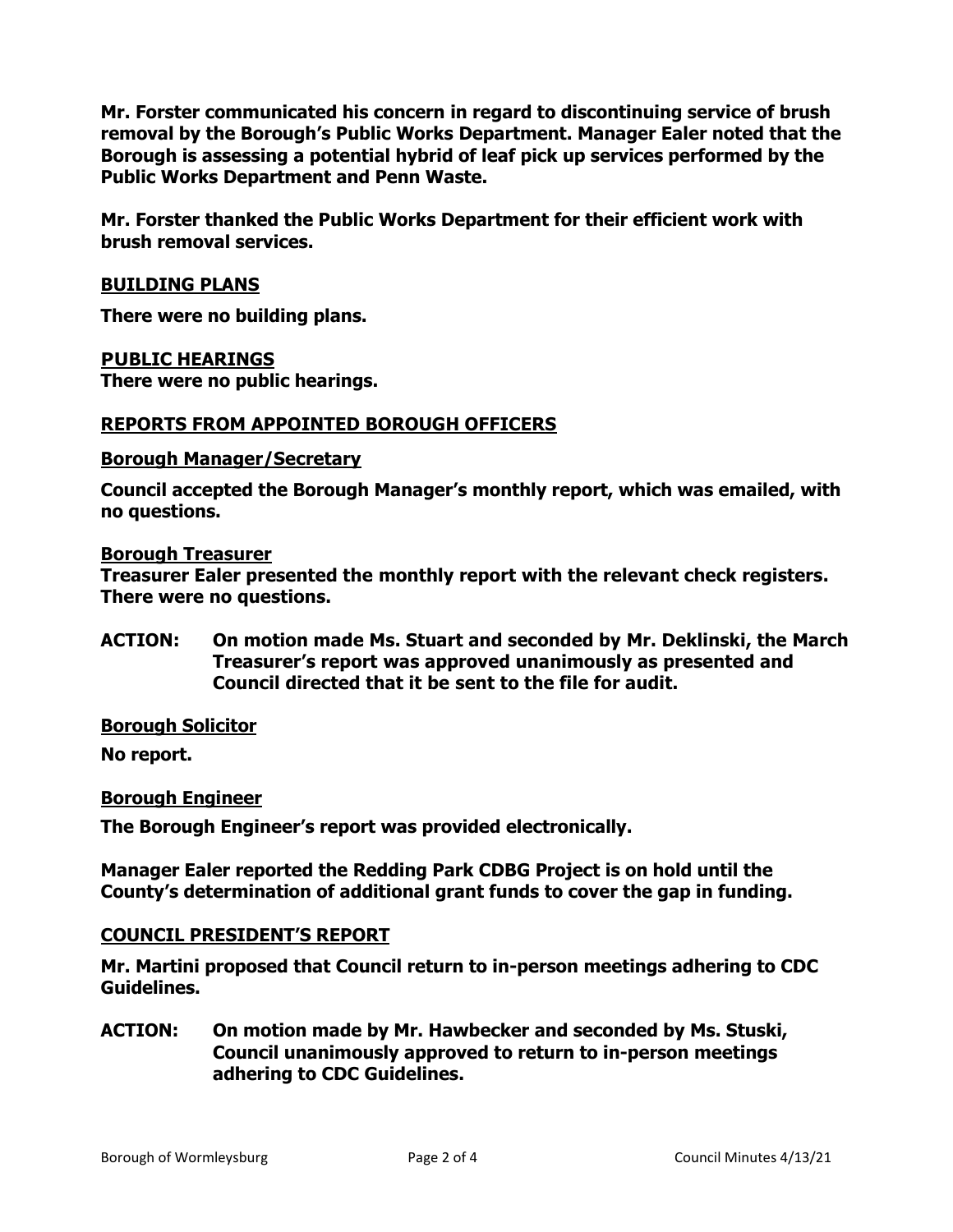# **COUNCIL VICE-PRESIDENT'S REPORT**

**ACTION: On motion made by Mr. Hawbecker and seconded by Ms. Stuski, Council unanimously approved the distribution of funds as follows (as evidenced by the check registers dated from 3/09/21 to 4/13/21).**

| <b>Accounts</b>      | <b>Number of Checks</b> | <b>Distribution Summary</b> |
|----------------------|-------------------------|-----------------------------|
| <b>General Fund</b>  | 51                      | 74,541.77                   |
| <b>Fire Tax Fund</b> | $\mathbf{2}$            | 1,376.23<br>S               |
| <b>Sewer Fund</b>    | 31                      | 22,683.36                   |
| <b>Total</b>         | 84                      | 98,601.36*<br>S             |

**\*The distribution summary total may include inter-fund transfers in keeping with accounting requirements.**

# **MAYOR'S REPORT**

**The Mayor provided his monthly report, which was accepted without questions.** 

**Chief Hope reported that WSRPD formally received their 3-year accreditation from the Pennsylvania Law Enforcement Accreditation Commission.** 

**Council commended Chief Hope and WSRPD for this achievement. Council thanked WSRPD for their continued service to the community.**

# **COMMITTEE REPORTS**

**Administrative Committee** 

**No report.**

# **Parks, Public Lands and Recreation Committee, CapCOG**

**Ms. Stuski reported that she is continuing to finalize the comprehensive parks and recreation program plan to apply for the DCNR grant due in April.**

**Ms. Stuski suggested that guidelines should be established for the use of parks.** 

# **Planning Commission and Streets, Sanitary/Highway Committee**

**Mr. Deklinski reported that an agreement was entered into with Street Sweeping of America. Mr. Deklinski noted that the scheduling for street sweeping will be in advance of line painting. Mr. Deklinski advised Alpha Line Painting has been contracted to provide the line painting services.**

**Mr. Deklinski reported that the repairs to the ADA ramp on the southside of the pedestrian tunnel under the Harvey Taylor Bridge are in progress.**